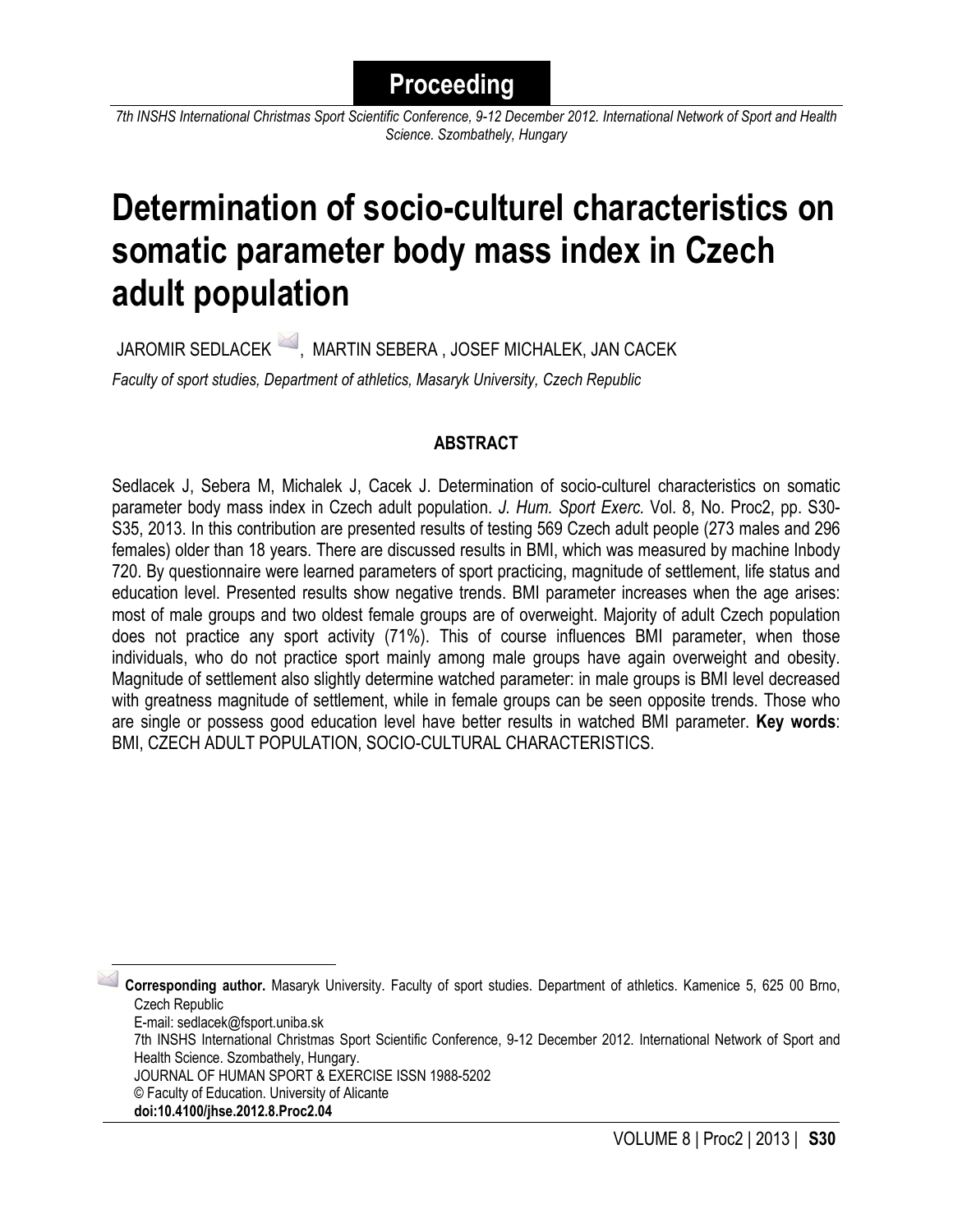# **INTRODUCTION**

Nowadays the movement activities play more and more important role in the life of human being. The purpose of any recreational movement activity is the health increase and prolonging of active life. To keep needed level of health and movement performance all the life is a very difficult task. It needs systematic effort, self-discipline, endurance and strong willing (Sedlacek et al., 2007). Movement activity as a mean of keeping the demanded level of physical fitness can be cannot be substituted with anything else. There is shown that lack of movement activity leads to lowering of physical fitness this is parallel manifested by negative trends in somatic parameters.

Socio-demographic analyses show in Europe and also in Czech Republic that quantity and also the quality (intensity) of sport activity among adult population are insufficient as a whole. Most Europeans state that the main reason for absence of sports activities is lack of time. One third of European Union citizens (34%) never play sport due to a lack of time. The second reason for not been involved in is a fact of not liking sport (25%). However, neither the fee (4%) nor the lack of suitable facilities (3%) seems to be significant reasons for the lack of sports activity. It was shown (Eurobarometer, 2004) that adult men exercise more than women. In 2004 41% of men claimed that they play sport at least once a week, but women stated only 35%. Regarding age the situation shows that frequency decreases as the age category rises; from 60% in age 15 – 24 it falls to 28% in age over 55 years. The practice of sports is directly linked to the level of education; the more years a man was attending school, the more time is devoting the sport and movement activities.

In adult Czech Republic population is prevailing overweight and obesity (Kunesová, 2006). Near 52% of adult Czech population have BMI over normal value. From it is 35% overweight and 17% is in the category obesity. Difference from last researches (6 years) is plus 3% more with overweight. To this great population overweight contribute more often men and older people. In the adult population is near 60% men with overweight, but only 46% of women. An analyze shows that overweight in childhood influence occurrence of overweight in adult age. It is also clear that occurrence of overweight is firmly connected with overweight in the family. Child overweight is significantly more probable if parents are also overweight. In general the time devoted by population to physical activity has been shortened. Comparison with former researches show decrease mainly in walking (2 hours 30 minutes less per week), in more challenging movement activities (loss from 4 on 3 hours per week) – recommended quantity is minimally 3 hours 30 minutes per week; this fulfill only one third of Czech adult population. People with overweight spend significantly more period of time with watching TV and with housework, but significantly less time is devoted to sport and movement activities, occupation, school and self-study.

In this contribution we want to reveal determination of body mass index by socio-cultural characteristics in Czech adult population.

## **MATERIAL AND METHODS**

In this article are presented results of testing 569 Czech adult people (273 males - M and 296 females - F) older than 18 years. In this contribution is included and discussed results in 1 somatic parameter: body mass index (BMI), which was measured by machine Inbody 720. We were working with fundamental statistical data, like means (x), median, minimum and maximum, standard deviation (s) of the whole group of male and female, too (Table 1). Movement activity of Czech adult population we learned by questionnaire. There were 19 various questions. In this contribution we watch influence of the whole group answers on questions about magnitude of settlement (less than 999, 1000 – 29999, 30000 – 99999, 10000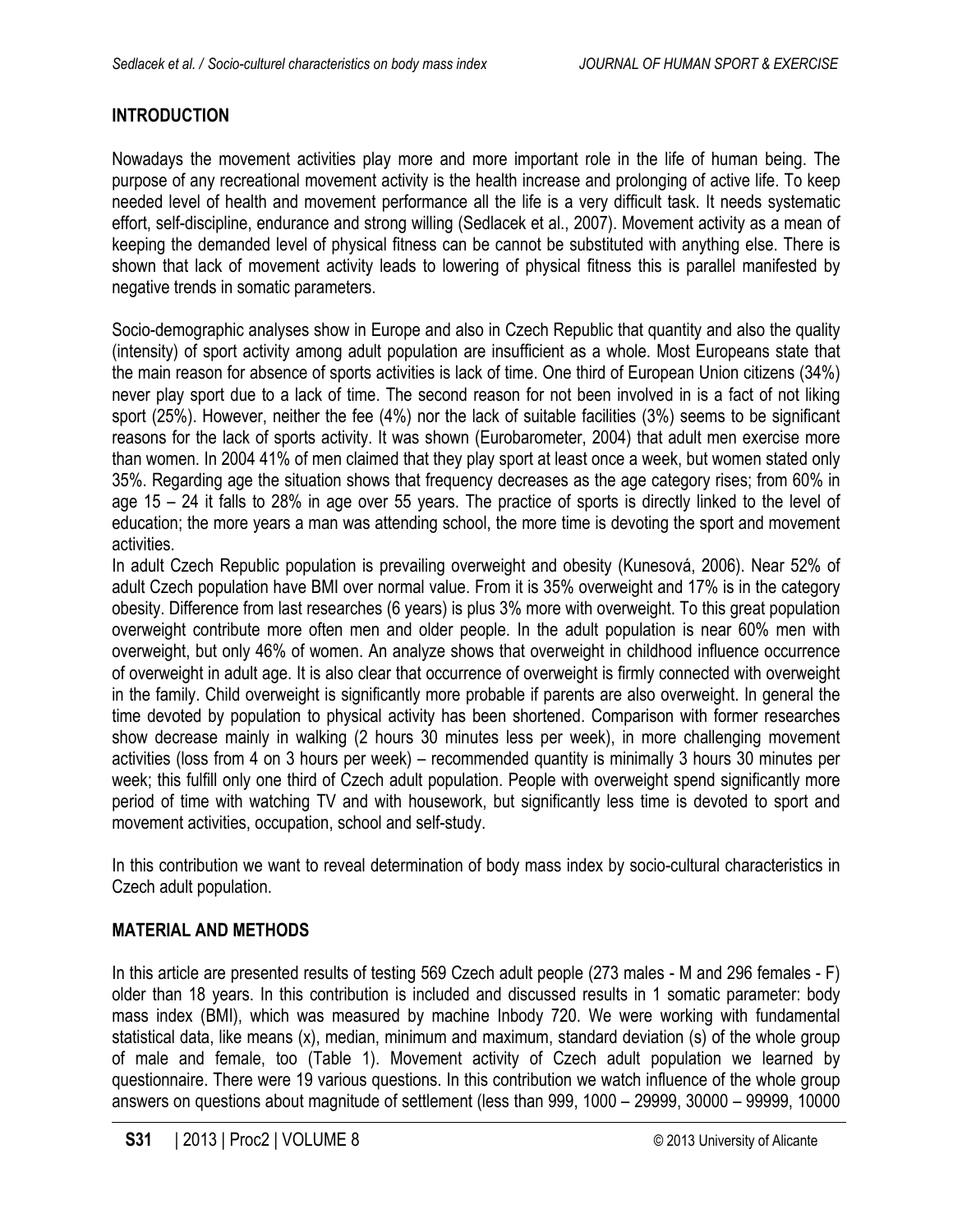and more), life status (single - married – divorced – widowed - registered partnership) and education level (none education - fundamental - trainee - GCE exam - university) on somatic parameters. All situations are shown by graphs and described. Differences of groups were evaluated on 5% statistical significance level.

| <b>Males</b> | n   | <b>BMI</b> x | s   | <b>Females</b> | n   | <b>BMI</b> x | s   |
|--------------|-----|--------------|-----|----------------|-----|--------------|-----|
| M1: 18-28    | 111 | 24 1         | 3.0 | $F1: 18-28$    | 86  | 22.3         | 3.1 |
| M2: 28-38    | 65  | 25.6         | 3.9 | $F2: 28-38$    | 67  | 23.8         | 4.0 |
| M3: 38-48    | 43  | 26.9         | 2.6 | $F3: 38-48$    | 36  | 24.1         | 2.9 |
| M4: 48-58    | 20  | 26.2         | 3.0 | $F4:48-58$     | 23  | 24.9         | 3.9 |
| M5: 58-68    | 19  | 28.0         | 4.5 | $F5: 58-68$    | 54  | 26.9         | 4.3 |
| M6: > 68     | 15  | 28.2         | 3.5 | F6: > 68       | 30  | 27 1         | 4.1 |
| M1 – M6      | 273 | 26.5         | 47  | $F1 - F6$      | 296 | 25.0         | 3.7 |

#### *Table 1. Fundamental statistical data.*

#### **RESULTS**

*Table 2. Answers on question "do you practice regularly sport"?*

| es  | 165 | 29%            |
|-----|-----|----------------|
| nnt | IN4 | $\frac{10}{6}$ |



*Figure 1. BMI differences in question "do you practice regularly sport"? Yes(A)–No(B).*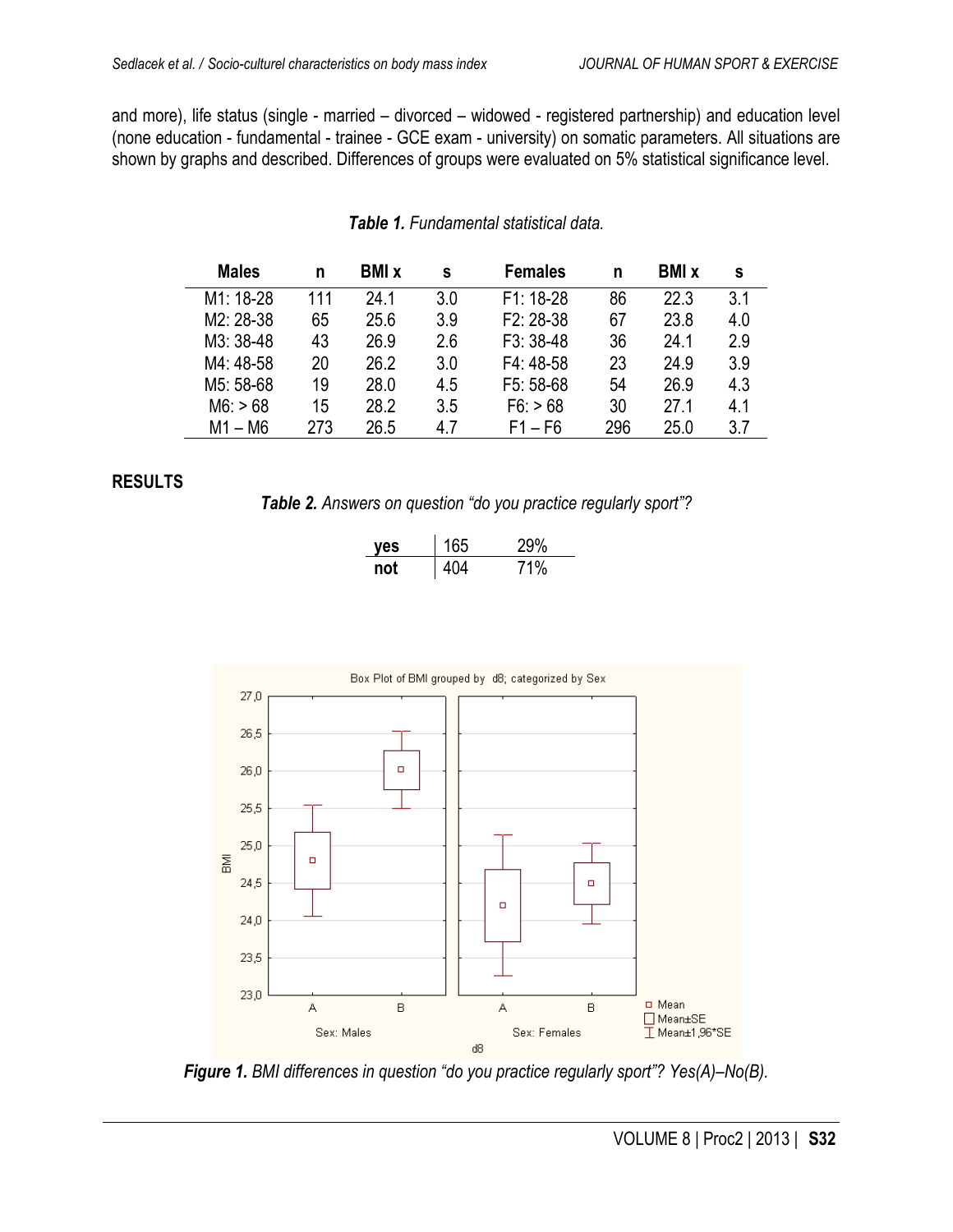

*Figure 2. BMI differences according magnitude of settlement: less than 999 (A), 1000 – 29999 (B), 30000 – 99999 (C), 10000 and more(D).*



*Figure 3. BMI differences according life status: single (A) - married (B)– divorced (C)– widowed (D) registered partnership (none answer).*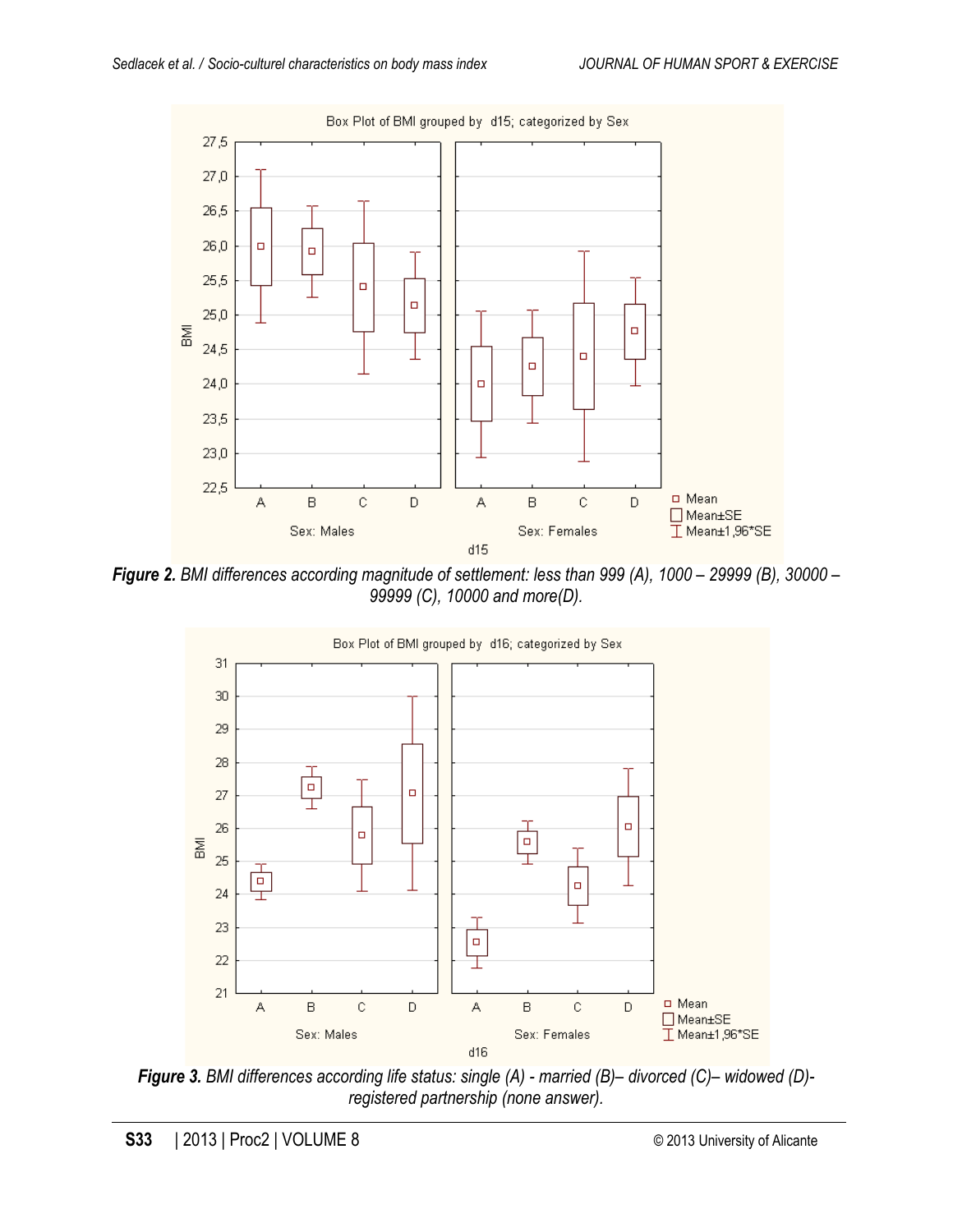

*Figure 4. BMI differences according education level: none education (none answer) - fundamental (B) trainee (C)- GCE exam (D) – university(E).*

## **DISCUSSION**

From the Table 1 can be seen that majority (71%) of Czech adult population do not regularly practice any sport. Logically this influence BMI level (Figure 1). Groups with negative answers have higher mean values, though statistical significant differences are watched only between groups of men.

Magnitude of settlement influence level of BMI parameter in a diifferent way in groups of male and female, too (Figure 2). While in male groups the BMI parameter falls down with the greater place of settlement. Thus the worse level have groups living in villages and small towns and the best are groups in greater towns. But all of the watched goups have average values considered like overweight. In groups of females can be seen different tendencies. The best level of BMI have those lining in villages and the worst are those from great towns. But all of females have average means lower like value 25, that is that they are considered in this parameter like normal groups. In both groups there were not found any statistical significant differences.

From the Figure 3 can be deduced that in both sex groups those who are single posses clearly lower BMI level comparing other groups. Together with the group of divorced females only these groups are beyond value 25 that is considered like limit of normality. Statistically significant differences are watched in male groups only between single and married groups, while in groups of females are statistically significant differences between group of singles and all others groups. For entrance in marriage is normally in age